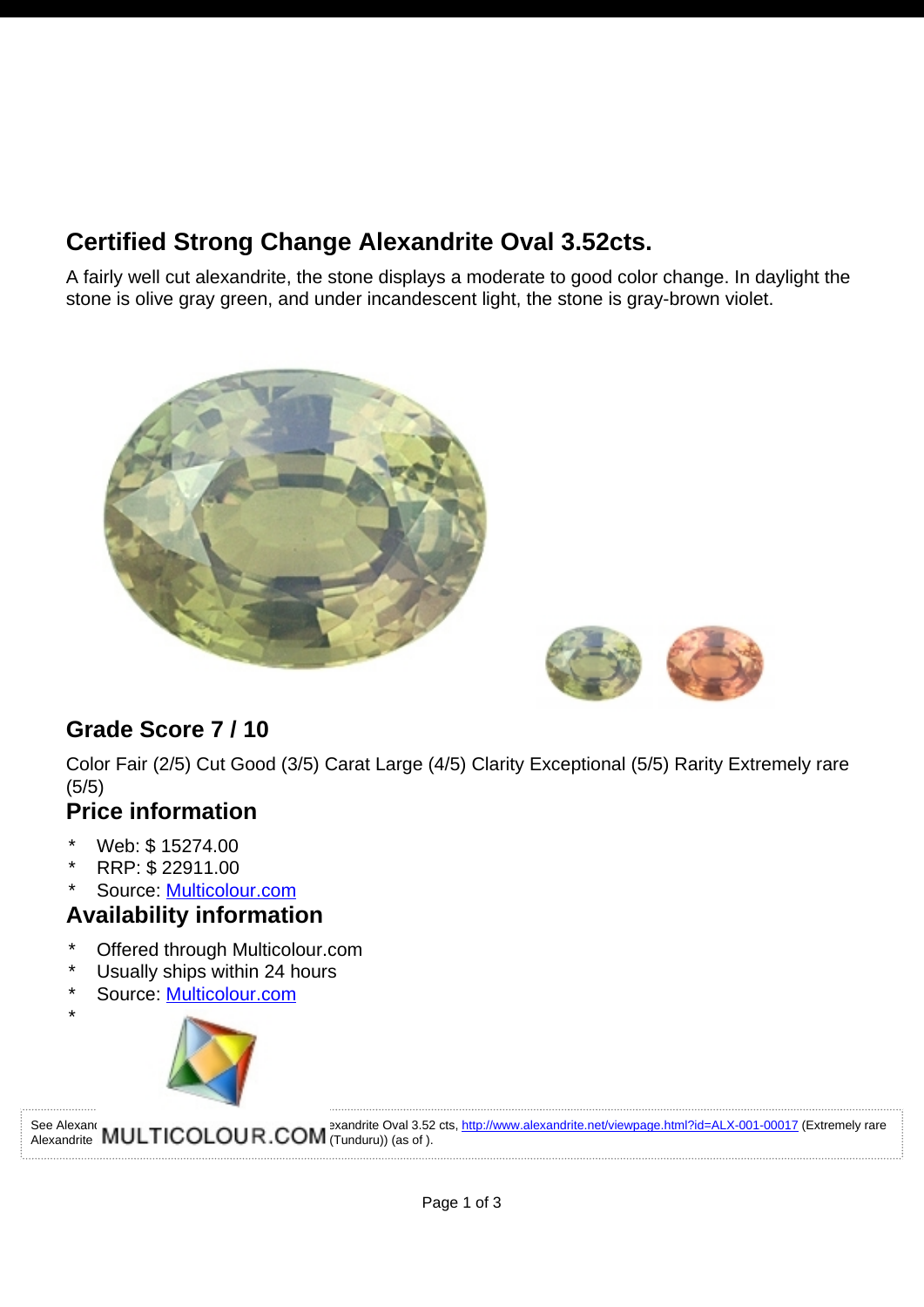| Identification                                                           |                                                            |
|--------------------------------------------------------------------------|------------------------------------------------------------|
| Type:                                                                    | <b>Natural</b>                                             |
| Species:                                                                 | Chrysoberyl                                                |
| Variety:                                                                 | Alexandrite                                                |
| Origin:                                                                  | Tunduru, Ruvuma, Ruvuma Region, Tanzania                   |
| Hardness:                                                                | 8.5                                                        |
| Density:                                                                 | 3.75                                                       |
| $RI-1$ :                                                                 | 1.741                                                      |
| $RI-2$ :                                                                 | 1.76                                                       |
| Enhancements                                                             |                                                            |
| Variety of work:                                                         | Faceted                                                    |
| Designation:                                                             | A (Not currently known to be enhanced)                     |
| Color                                                                    |                                                            |
| Color light source:                                                      | Cool daylight                                              |
| Color description:                                                       | YG/GY*6/2 (medium dark yellow green or<br>green yellow)    |
| Phenomena:                                                               | Pleochroism Change of color (Alexandrite<br>effect) Strong |
| Color phenomena:                                                         | rO*4/2 (medium light reddish orange)                       |
| Clarity                                                                  |                                                            |
| Clarity type:                                                            | Eye clean (Type I)                                         |
| Transparency:                                                            | Transparent                                                |
| Cut                                                                      |                                                            |
| Shape:                                                                   | Oval                                                       |
| Cut style:                                                               | <b>Step</b>                                                |
| Symmetry:                                                                | Good                                                       |
|                                                                          |                                                            |
| Alexandbig (Chrysoberyl) Oval 3.52cts from Tanzania (Tunduru)) (as of ). | Exceptional                                                |

#### **Detail identification and grading report**

. . . . . . . . . . .